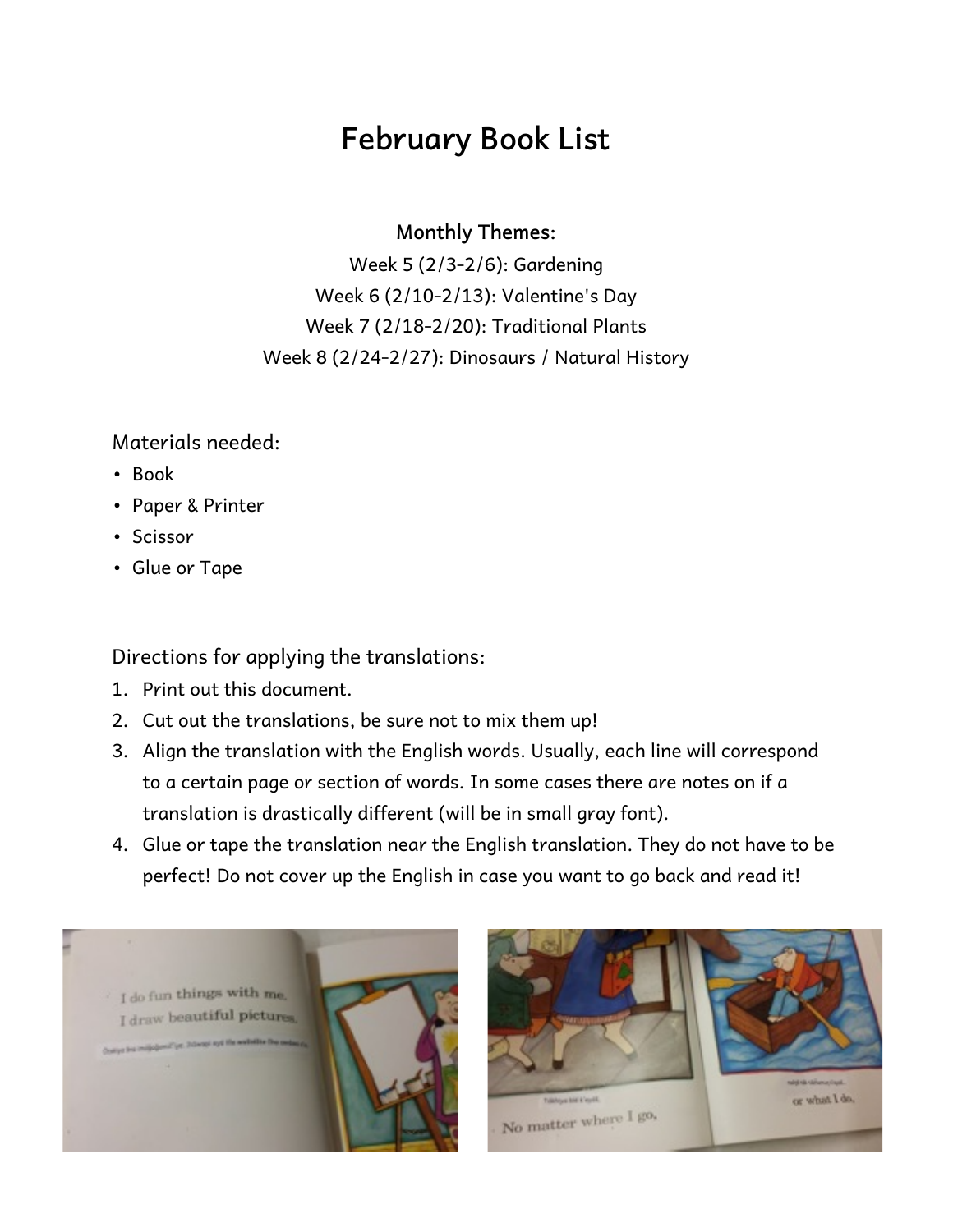

**Waštemič'ilake!**

I Like Me! by Nancy Carlson

Buy it online: http://www.amazon.com/Like-Me-Puffin-Storytime-Book/dp/014241445X/ ref=sr\_1\_1?s=books&ie=UTF8&qid=1335195279&sr=1-1

## Waštémič'ilake!

Maškéwaya waŋ bluhá…

Miyé čha mič'íčhe kštó!

Ótakiya šna imáǧaǧamič'iye. Itówapi eyá líla waštéšte čha owáwa s'a.

Oȟ'áŋkȟoya šna akáŋmaŋke!

Na wówapi waštéšte šna mišnála blawá.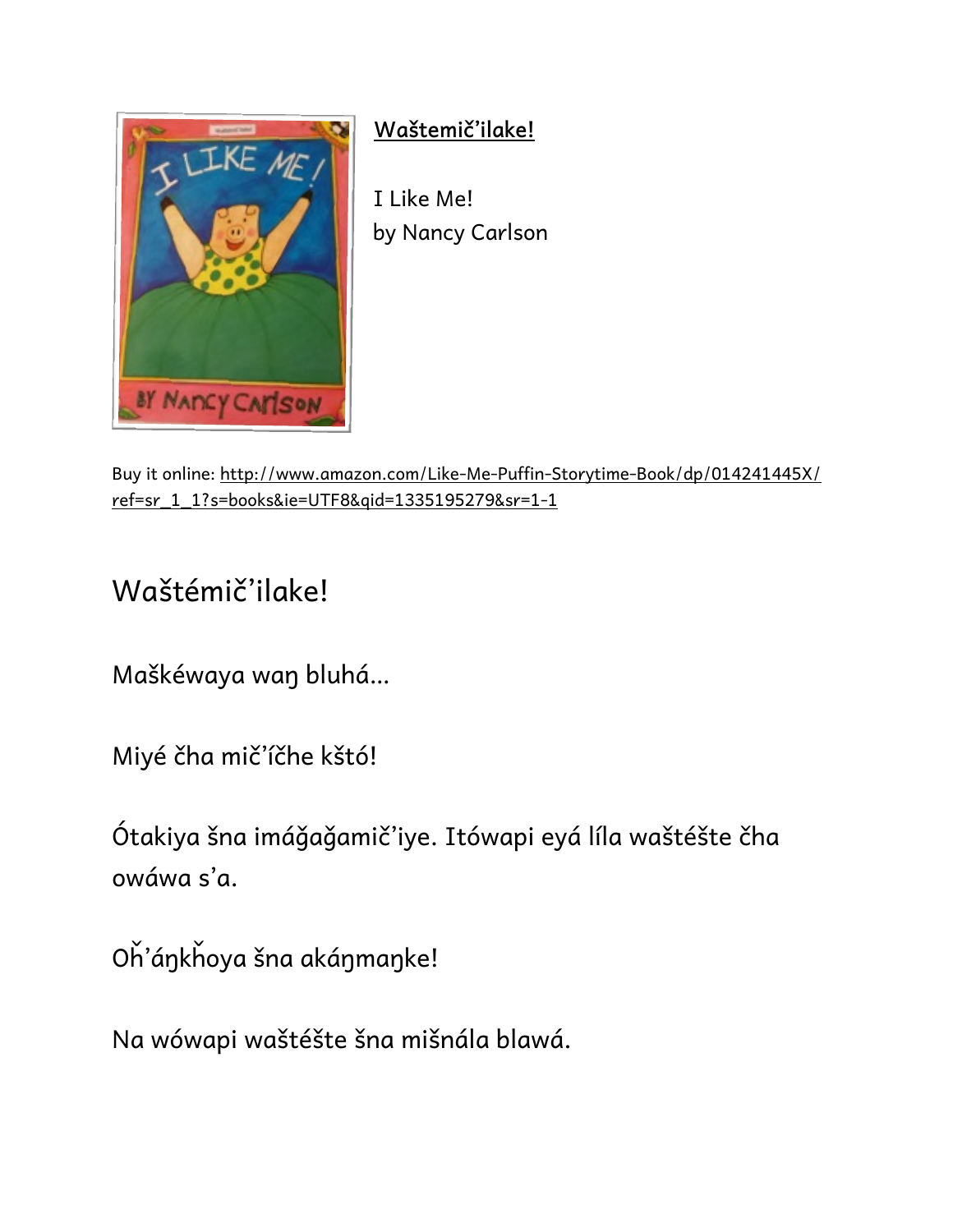Óhiŋniyaŋ awáŋmič'iglake.

Hiwákpažaža s'a.

Miglúžaža s'a,

na taŋyáŋ šna wawáte.

Híŋhaŋni wékta čháŋna, waŋmíč'iglakiŋ na "áta ničhó!" emíč'iye.

Siŋté yumnímniže waštéwakila.

Na thezí gmigméla,

na sí čikčík'ala kȟó waštéwakila.

Iyómakšiča čháŋna šna…

Čhaŋlwáštemič'iye.

Mahíŋȟpaya čháŋna šna…

mikpáhi.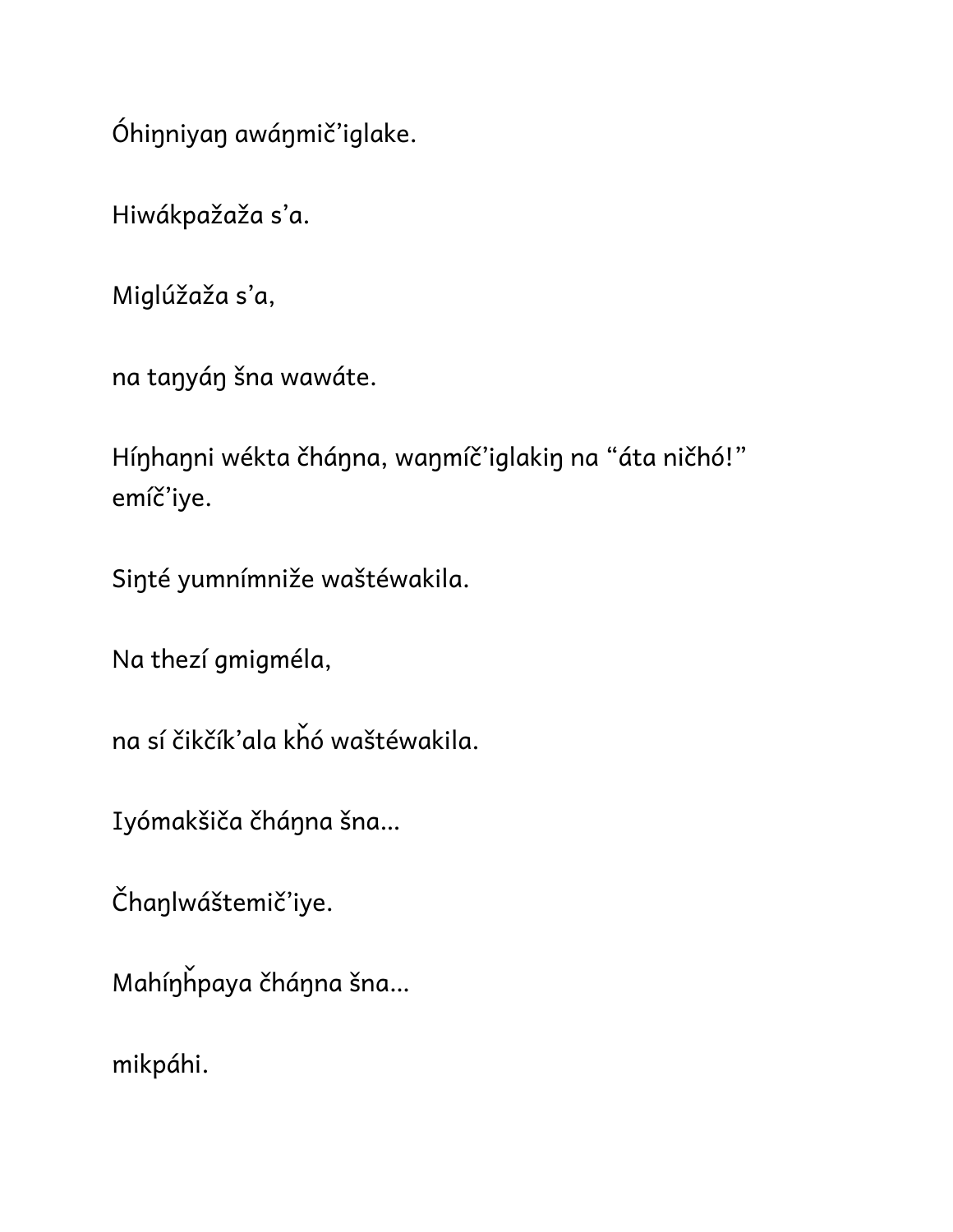Owáglušiča čhánšna...

akhéšnašna iblúthe. ("I try and try again", translation for both pages)

Tókhiya blé k'eyáš,

naínš ták tákhamun k'eyaš...

Waštémič'ilake,

na themíč'ihila!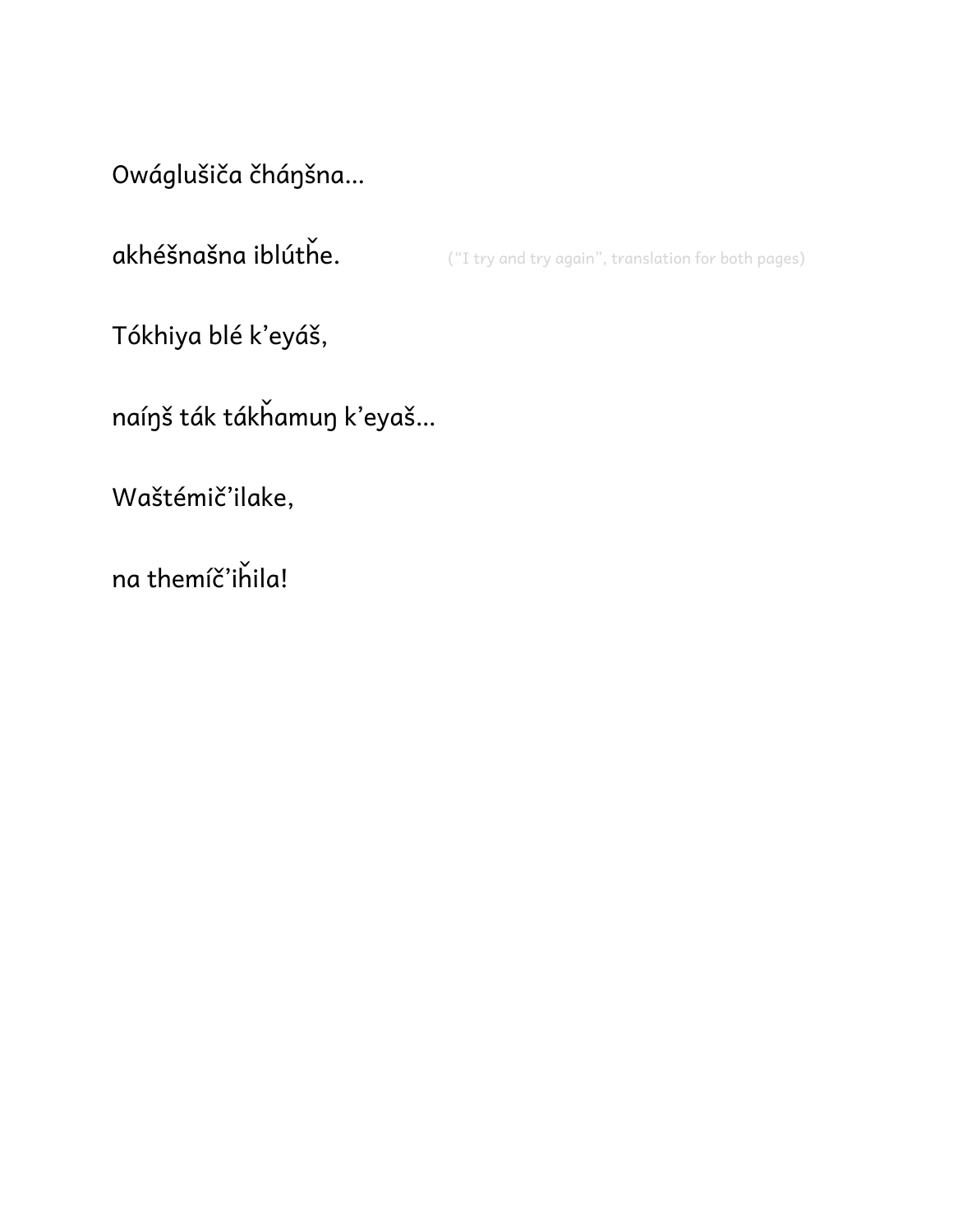

## **Wožuthi Kiŋ**

The Farm by Heather Amery

www.amazon.com/The-Farm-Usborne-Talkabout-Books/dp/0794517951/ref=sr\_1\_2? s=books&ie=UTF8&qid=1335236241&sr=1-2

## Wóžuthi Kiŋ

Kȟokȟóyaȟ'aŋla othí ektá

Uŋžíŋčala tóna waŋwíčhalaka he?

Igmúla waŋ ištíŋme kiŋ waŋláka he?

Tȟáȟčašuŋkala kiŋ wičháyušlapi

Wamákȟaškaŋ waŋží tȟókeča. Túkte waŋží é he?

Tȟáčhiŋčala kiŋ waŋží ináȟme wačhíŋ. Ektá épazo wo!

Ptegléška kiŋ wičháyuslipi